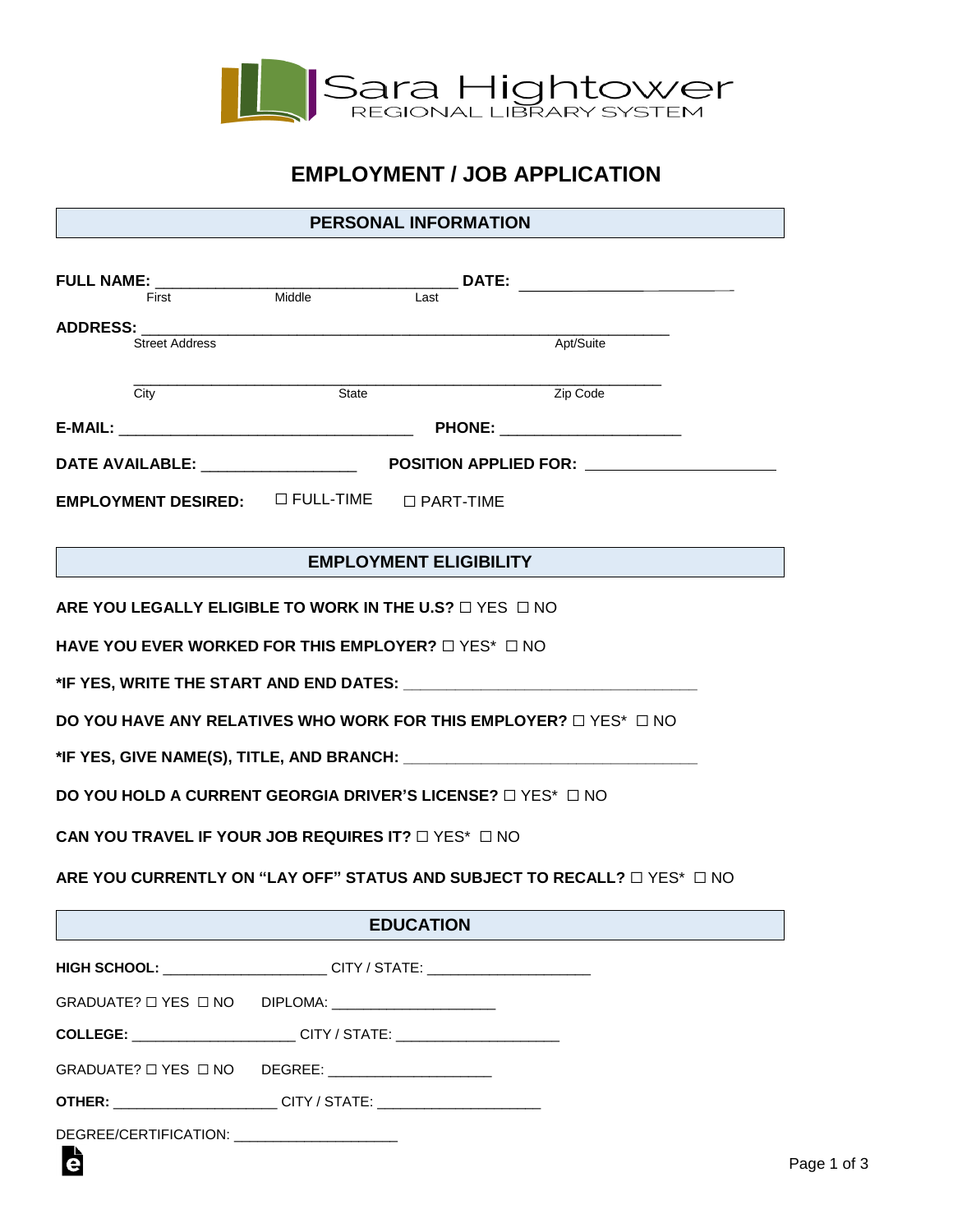## **PREVIOUS EMPLOYMENT**

| EMPLOYER 1: ________  |                       |                                                                                                                       |           |  |
|-----------------------|-----------------------|-----------------------------------------------------------------------------------------------------------------------|-----------|--|
|                       | Company / Individual  |                                                                                                                       |           |  |
|                       |                       |                                                                                                                       |           |  |
| ADDRESS: ___          |                       | <u> 1980 - An Dùbhlachd ann an Dùbhlachd ann an Dùbhlachd ann an Dùbhlachd ann an Dùbhlachd ann an Dùbhlachd ann </u> |           |  |
|                       | <b>Street Address</b> |                                                                                                                       | Apt/Suite |  |
|                       |                       |                                                                                                                       |           |  |
|                       | City                  | State                                                                                                                 | Zip Code  |  |
|                       |                       |                                                                                                                       |           |  |
|                       |                       |                                                                                                                       |           |  |
|                       |                       |                                                                                                                       |           |  |
| EMPLOYER 2:           |                       |                                                                                                                       |           |  |
|                       | Company / Individual  |                                                                                                                       |           |  |
|                       |                       |                                                                                                                       |           |  |
| ADDRESS: _______      |                       |                                                                                                                       |           |  |
|                       | <b>Street Address</b> |                                                                                                                       | Apt/Suite |  |
|                       |                       |                                                                                                                       |           |  |
|                       | City                  | State                                                                                                                 | Zip Code  |  |
|                       |                       |                                                                                                                       |           |  |
|                       |                       |                                                                                                                       |           |  |
|                       |                       | REASON FOR LEAVING: A CONTROL OF THE CONTROL OF THE CONTROL OF THE CONTROL OF THE CONTROL OF THE CONTROL OF TH        |           |  |
|                       |                       |                                                                                                                       |           |  |
|                       | Company / Individual  |                                                                                                                       |           |  |
|                       |                       | E-MAIL: PHONE: PHONE:                                                                                                 |           |  |
| ADDRESS:              |                       | <u> 1989 - Johann Stein, mars an deutscher Stein und der Stein und der Stein und der Stein und der Stein und der</u>  |           |  |
|                       | <b>Street Address</b> |                                                                                                                       | Apt/Suite |  |
|                       | City                  | State                                                                                                                 | Zip Code  |  |
|                       |                       |                                                                                                                       |           |  |
|                       |                       |                                                                                                                       |           |  |
|                       |                       |                                                                                                                       |           |  |
| REASON FOR LEAVING: _ |                       |                                                                                                                       |           |  |

è